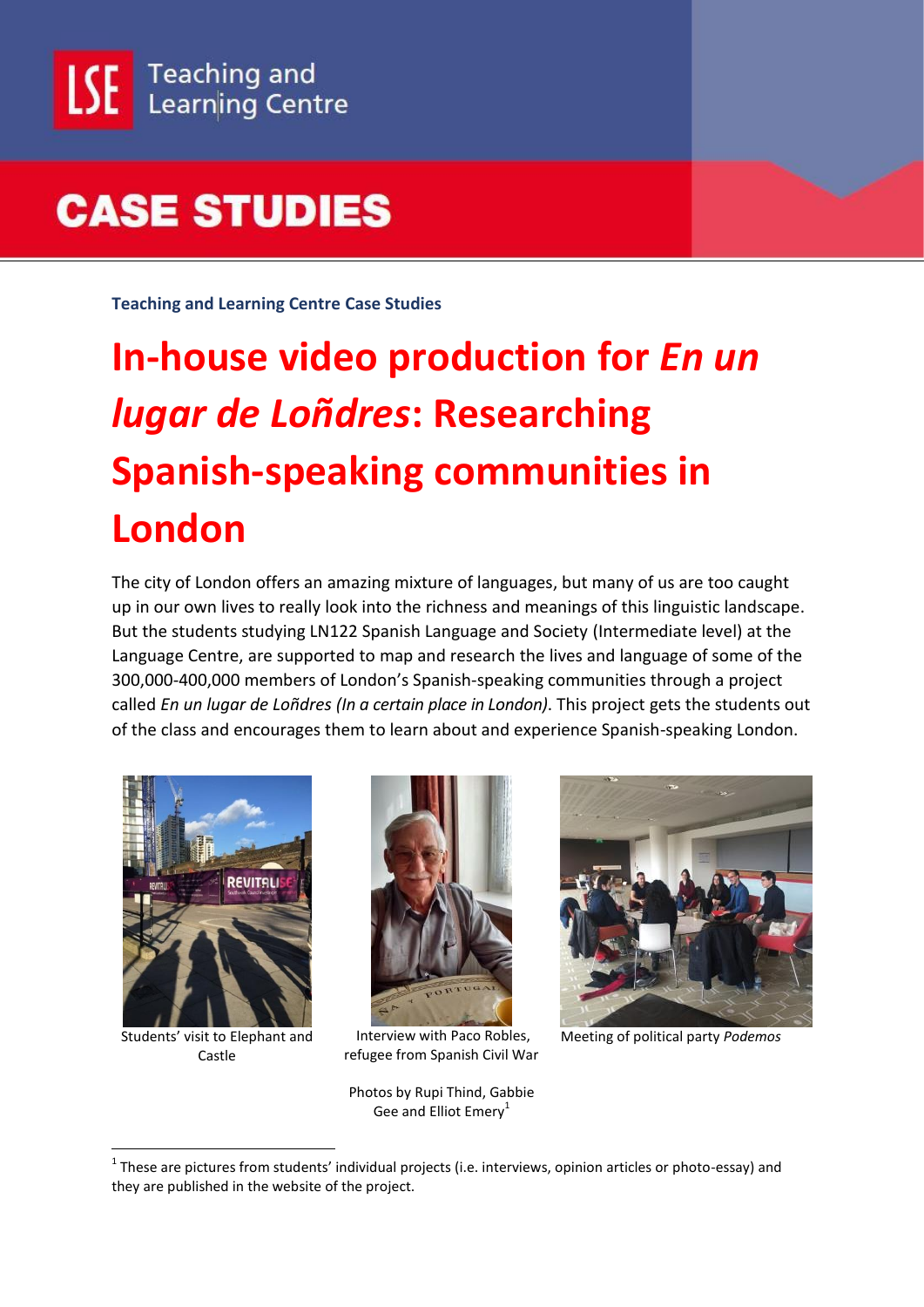

The project is divided into two stages (Preparatory and the Student's Individual Project) over a period of 15–20 weeks and involves generation of an informative website in Spanish, created by teacher and students about these communities where readers can discover links, photographs, articles and videos.



#### <https://enunlugardelondres.wordpress.com/>

In our Case Study #4, we focus on one of the elements that educators might want to explore in more detail which is the production of videos for this project. Lourdes Hernández-Martín, project designer and course coordinator for LN122, developed these videos as a means of supporting her students in a variety of different ways. Up to now, four videos have been produced.

Three of them are video-interviews with members of the Spanish-speaking communities or experts on the subject. Lucila Granada, spokesperson for CLAUK (Coalition of Latin Americans in UK) tells the history of Latin Americans in London and explains why the ethnic recognition of this group is of paramount importance today; Lala Isla, writer and oral historian, provides an overview of the presence of Spaniards in London since the 19<sup>th</sup> Century, while Prof. Cathy Mcilwaine comments on the findings of her 2011 and 2016 reports on the Latin Americans in London ( [https://enunlugardelondres.wordpress.com/video-entrevistas/\)](https://enunlugardelondres.wordpress.com/video-entrevistas/)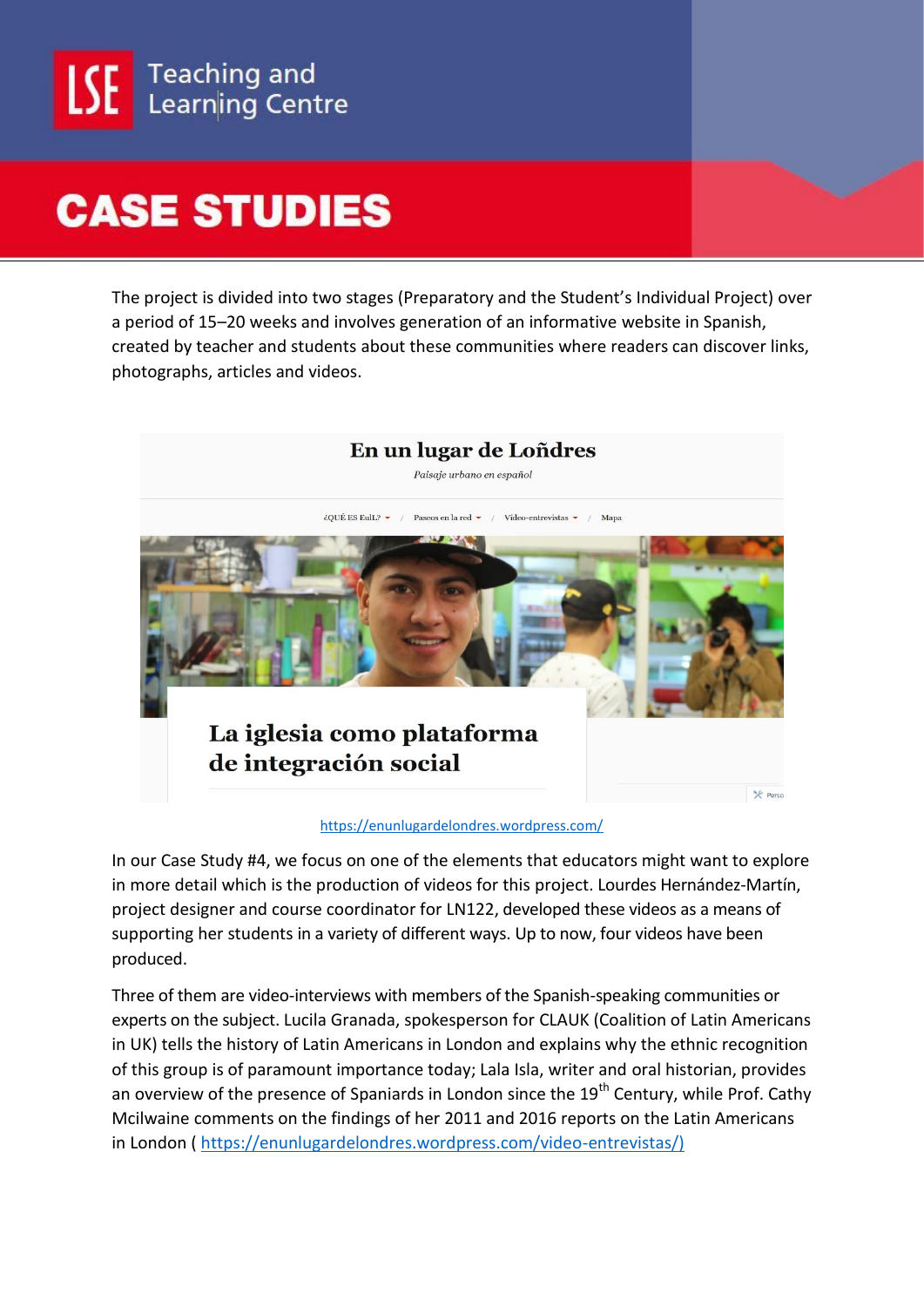

### Lucila Granada, coordinadora de CLAUK

Entrevista con Lucila Granada, coodinadora de la Coalición de Asociaciones Latinoamericanas en Gran Bretaña (CLAUK). En ella, nos cuenta cuándo y por qué se creo CLAUK, cuáles son los objetivos de esta Coalición y quiénes son los grupos de latinoamericanos que viven en la ciudad de Londres.



<https://enunlugardelondres.wordpress.com/>

 $\mathbf{a}$ 

**SITIOS DE INTER** 

**Hispanic Liverpo** 

Hubbub in Lond Language Learn

Languages on th Le Londophone **LSF Latin Ameri** Mapa - Lenguas Mapas - Datos o Mapas - Poblaci **Mapping Memo**  $\mathbf{u}$ 

Lourdes explains that it was difficult to find pre-existing materials to meet the specific purposes of the project: there are very few resources on the Spanish-speaking communities in London in English, almost none in Spanish. So developing a set explicitly for this project was necessary. It also meant that she could have full oversight regarding the content she wished the students to focus on. She wanted students to know the origins and history of these communities but also for them to learn about some of the current issues affecting them (the impact of the gentrification processes, ethnic recognition, labour rights, etc.).

The video interviews also work as tools that support language teaching and learning activities. They are each about 20 minutes in length and are divided into 4 or 5 questions. In this way, the videos can be used in class, for listening or vocabulary building activities or, outside the classroom, for mediation activities (translation or summary) or as the basis for the preparation of oral presentations and debates. The video interviews can also be used for a range of different levels because the questions are graded. The first interview questions are